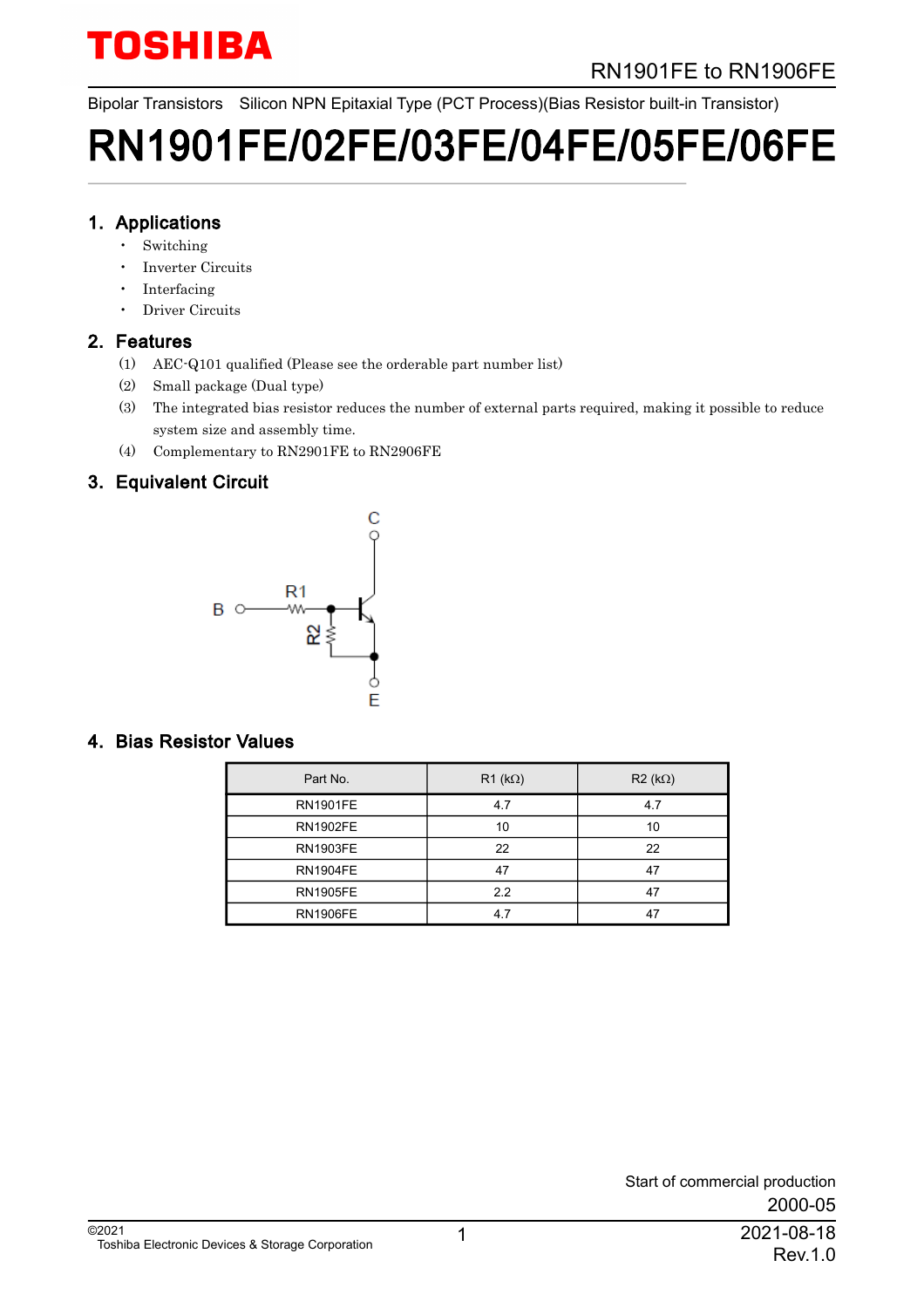## 5. Packaging and Pin Assignment



#### 6. Orderable part number

| Orderable part number |                    | <b>AEC-Q101</b> |          | <b>Note</b>           |          |
|-----------------------|--------------------|-----------------|----------|-----------------------|----------|
| <b>RN1901FE</b>       | RN1901FE,LF        |                 |          | General Use           |          |
|                       | RN1901FE,LXGF      | <b>YES</b>      | (Note 1) | Unintended Use        | (Note 1) |
|                       | RN1901FE,LXHF      | <b>YES</b>      |          | <b>Automotive Use</b> |          |
| <b>RN1902FE</b>       | RN1902FE,LF        |                 |          | <b>General Use</b>    |          |
|                       | RN1902FE,LXGF      | <b>YES</b>      | (Note 1) | Unintended Use        | (Note 1) |
|                       | RN1902FE,LXHF      | <b>YES</b>      |          | <b>Automotive Use</b> |          |
| <b>RN1903FE</b>       | RN1903FE,LF        |                 |          | General Use           |          |
|                       | RN1903FE,LXGF      | <b>YES</b>      | (Note 1) | Unintended Use        | (Note 1) |
|                       | RN1903FE,LXHF      | <b>YES</b>      |          | <b>Automotive Use</b> |          |
| <b>RN1904FE</b>       | RN1904FE,LF        |                 |          | General Use           |          |
|                       | RN1904FE,LXGF      | <b>YES</b>      | (Note 1) | Unintended Use        | (Note 1) |
|                       | RN1904FE,LXHF      | <b>YES</b>      |          | Automotive Use        |          |
| <b>RN1905FE</b>       | <b>RN1905FE,LF</b> |                 |          | <b>General Use</b>    |          |
|                       | RN1905FE,LXGF      | <b>YES</b>      | (Note 1) | Unintended Use        | (Note 1) |
|                       | RN1905FE,LXHF      | <b>YES</b>      |          | Automotive Use        |          |
| <b>RN1906FE</b>       | <b>RN1906FE,LF</b> |                 |          | <b>General Use</b>    |          |
|                       | RN1906FE,LXGF      | <b>YES</b>      | (Note 1) | Unintended Use        | (Note 1) |
|                       | RN1906FE,LXHF      | <b>YES</b>      |          | <b>Automotive Use</b> |          |

Note 1: For more information, please contact our sales or use the inquiry form on our website.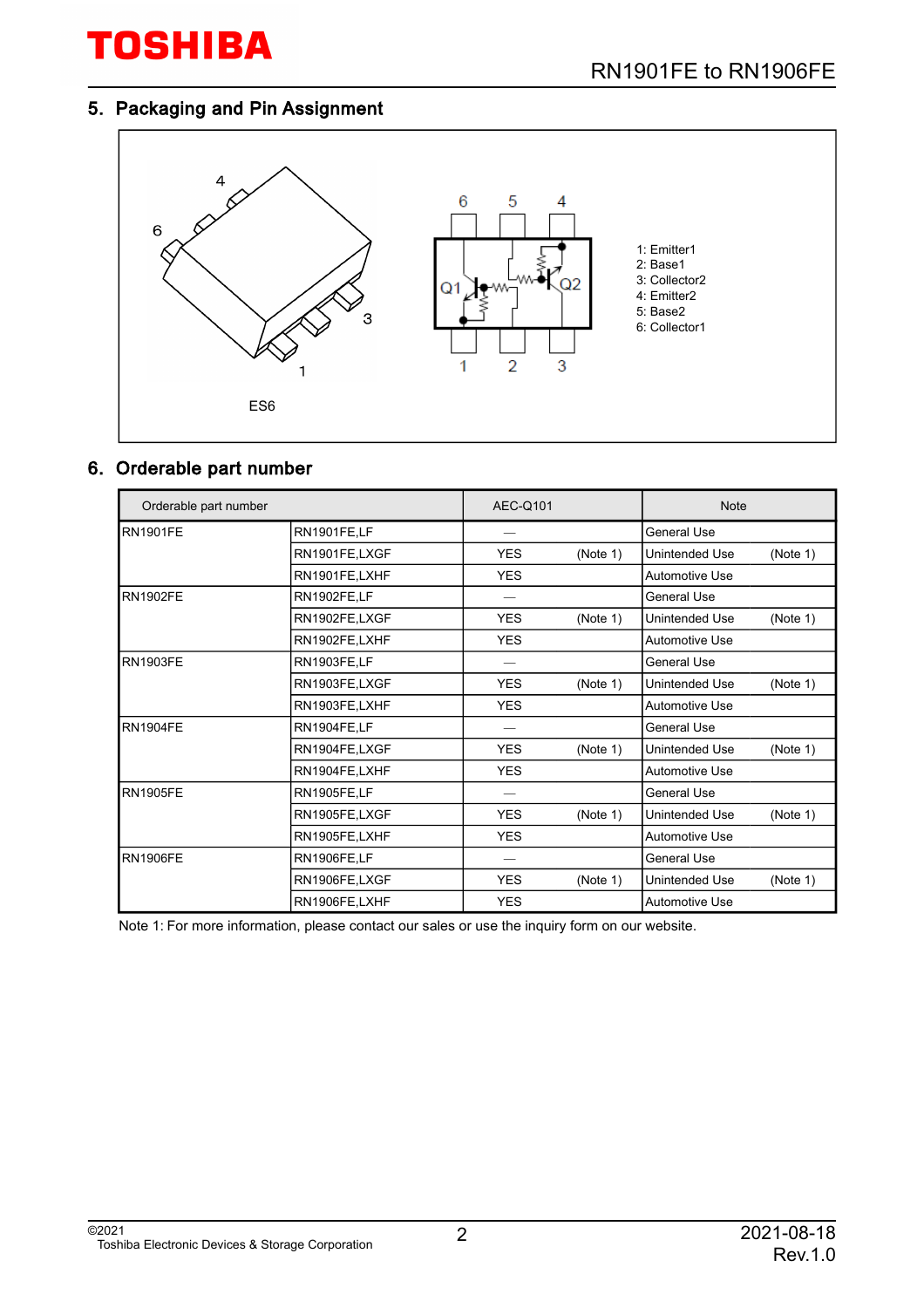#### 7. Absolute Maximum Ratings (Note) (Unless otherwise specified, T<sub>a</sub> = 25 °C) (Q1, Q2 Common)

| Characteristics                         |                   | Symbol           | Rating       | Unit |
|-----------------------------------------|-------------------|------------------|--------------|------|
| Collector-base voltage                  | RN1901FE~RN1906FE | V <sub>CBO</sub> | 50           | V    |
| Collector-emitter voltage               |                   | V <sub>CEO</sub> | 50           |      |
| Emitter-base voltage                    | RN1901FE~RN1904FE | V <sub>EBO</sub> | 10           |      |
|                                         | RN1905FE,RN1906FE |                  | 5            |      |
| Collector current                       | RN1901FE~RN1906FE | IC.              | 100          | mA   |
| Collector power dissipation<br>(Note 1) |                   | $P_{C}$          | 100          | mW   |
| Junction temperature                    |                   |                  | 150          | °C   |
| Storage temperature                     |                   | l <sub>stg</sub> | $-55$ to 150 |      |

Note: Using continuously under heavy loads (e.g. the application of high temperature/current/voltage and the significant change in temperature, etc.) may cause this product to decrease in the reliability significantly even if the operating conditions (i.e. operating temperature/current/voltage, etc.) are within the absolute maximum ratings.

Please design the appropriate reliability upon reviewing the Toshiba Semiconductor Reliability Handbook ("Handling Precautions"/"Derating Concept and Methods") and individual reliability data (i.e. reliability test report and estimated failure rate, etc).

Note 1: Total rating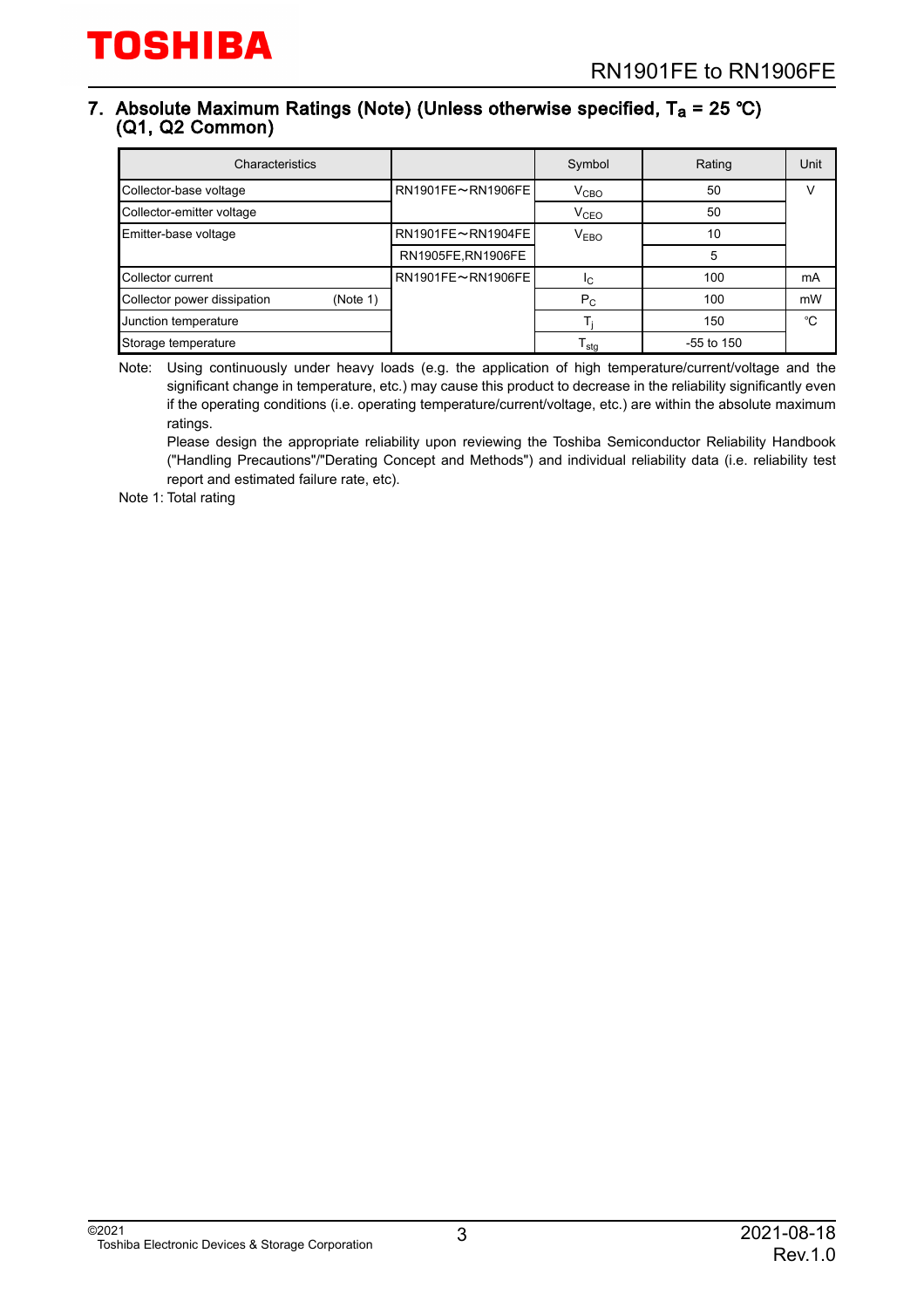#### 8. Electrical Characteristics (Unless otherwise specified, T<sub>a</sub> = 25 ℃) (Q1, Q2 Common)

| Characteristics                         |                                    | Symbol           | <b>Test Condition</b>                                | Min                      | Typ.                           | Max    | Unit |
|-----------------------------------------|------------------------------------|------------------|------------------------------------------------------|--------------------------|--------------------------------|--------|------|
| Collector cut-off current               | $RN1901FE \sim$                    | I <sub>CBO</sub> | $V_{CB}$ = 50 V, $I_E$ = 0 mA                        |                          |                                | 100    | nA   |
|                                         | <b>RN1906FE</b>                    | $I_{\text{CEO}}$ | $V_{CE}$ = 50 V, $I_B$ = 0 mA                        |                          | $\overline{\phantom{0}}$       | 500    |      |
| Emitter cut-off current                 | <b>RN1901FE</b>                    | <b>IEBO</b>      | $V_{EB}$ = 10 V, $I_C$ = 0 mA                        | 0.82                     | $\overline{\phantom{0}}$       | 1.52   | mA   |
|                                         | <b>RN1902FE</b>                    |                  |                                                      | 0.38                     |                                | 0.71   |      |
|                                         | <b>RN1903FE</b>                    |                  |                                                      | 0.17                     | $\overline{\phantom{0}}$       | 0.33   |      |
|                                         | <b>RN1904FE</b>                    |                  |                                                      | 0.082                    | $\overline{\phantom{0}}$       | 0.15   |      |
|                                         | <b>RN1905FE</b>                    |                  | $V_{EB} = 5 V, I_C = 0 mA$                           | 0.078                    |                                | 0.145  |      |
|                                         | <b>RN1906FE</b>                    |                  |                                                      | 0.074                    | $\overline{\phantom{0}}$       | 0.138  |      |
| DC current gain                         | <b>RN1901FE</b>                    | $h_{FE}$         | $V_{CE}$ = 5 V, $I_C$ = 10 mA                        | 30                       | $\qquad \qquad \longleftarrow$ |        |      |
|                                         | <b>RN1902FE</b>                    |                  |                                                      | 50                       |                                |        |      |
|                                         | <b>RN1903FE</b>                    |                  |                                                      | 70                       | $\overline{\phantom{0}}$       |        |      |
|                                         | <b>RN1904FE</b>                    |                  |                                                      | 80                       | $\qquad \qquad \longleftarrow$ |        |      |
|                                         | <b>RN1905FE</b>                    |                  |                                                      | 80                       |                                |        |      |
|                                         | <b>RN1906FE</b>                    |                  |                                                      | 80                       |                                |        |      |
| Collector-emitter saturation<br>voltage | $RN1901FE \sim$<br><b>RN1906FE</b> | $V_{CE(sat)}$    | $I_C = 5$ mA, $I_B = 0.25$ mA                        |                          | 0.1                            | 0.3    | V    |
| Input voltage (ON)                      | <b>RN1901FE</b>                    | $V_{I(ON)}$      | $V_{CE}$ = 0.2 V, I <sub>C</sub> = 5 mA              | $1.1$                    | $\overline{\phantom{0}}$       | 2.0    |      |
|                                         | <b>RN1902FE</b>                    |                  |                                                      | 1.2                      |                                | 2.4    |      |
|                                         | <b>RN1903FE</b>                    |                  |                                                      | 1.3                      |                                | 3.0    |      |
|                                         | <b>RN1904FE</b>                    |                  |                                                      | 1.5                      | $\overline{\phantom{0}}$       | 5.0    |      |
|                                         | <b>RN1905FE</b>                    |                  |                                                      | 0.6                      |                                | 1.1    |      |
|                                         | <b>RN1906FE</b>                    |                  |                                                      | 0.7                      |                                | 1.3    |      |
| Input voltage (OFF)                     | $RN1901FE \sim$<br><b>RN1904FE</b> | $V_{I(OFF)}$     | $V_{CE}$ = 5 V, $I_C$ = 0.1 mA                       | 1.0                      | $\qquad \qquad \longleftarrow$ | 1.5    |      |
|                                         | RN1905FE,<br><b>RN1906FE</b>       |                  |                                                      | 0.5                      | $\overline{\phantom{0}}$       | 0.8    |      |
| Transition frequency                    | $RN1901FE$ ~<br><b>RN1906FE</b>    | $f_T$            | $V_{CE}$ = 10 V, $I_C$ = 5 mA                        |                          | 250                            |        | MHz  |
| Collector output capacitance            | $RN1901FE$ ~<br><b>RN1906FE</b>    | $C_{ob}$         | $V_{CB}$ = 10 V, I <sub>E</sub> = 0 mA, f = 1<br>MHz | $\overline{\phantom{0}}$ | 3                              | 6      | pF   |
| Input resistance                        | <b>RN1901FE</b>                    | $R_1$            |                                                      | 3.29                     | 4.7                            | 6.11   | kΩ   |
|                                         | <b>RN1902FE</b>                    |                  |                                                      | 7                        | 10                             | 13     |      |
|                                         | <b>RN1903FE</b>                    |                  |                                                      | 15.4                     | 22                             | 28.6   |      |
|                                         | <b>RN1904FE</b>                    |                  |                                                      | 32.9                     | 47                             | 61.1   |      |
|                                         | <b>RN1905FE</b>                    |                  |                                                      | 1.54                     | 2.2                            | 2.86   |      |
|                                         | <b>RN1906FE</b>                    |                  |                                                      | 3.29                     | 4.7                            | 6.11   |      |
| Resistor ratio                          | $RN1901FE \sim$<br><b>RN1904FE</b> | R1/R2            |                                                      | 0.9                      | 1.0                            | 1.1    |      |
|                                         | <b>RN1905FE</b>                    |                  |                                                      | 0.0421                   | 0.0468                         | 0.0515 |      |
|                                         | <b>RN1906FE</b>                    |                  |                                                      | 0.09                     | 0.1                            | 0.11   |      |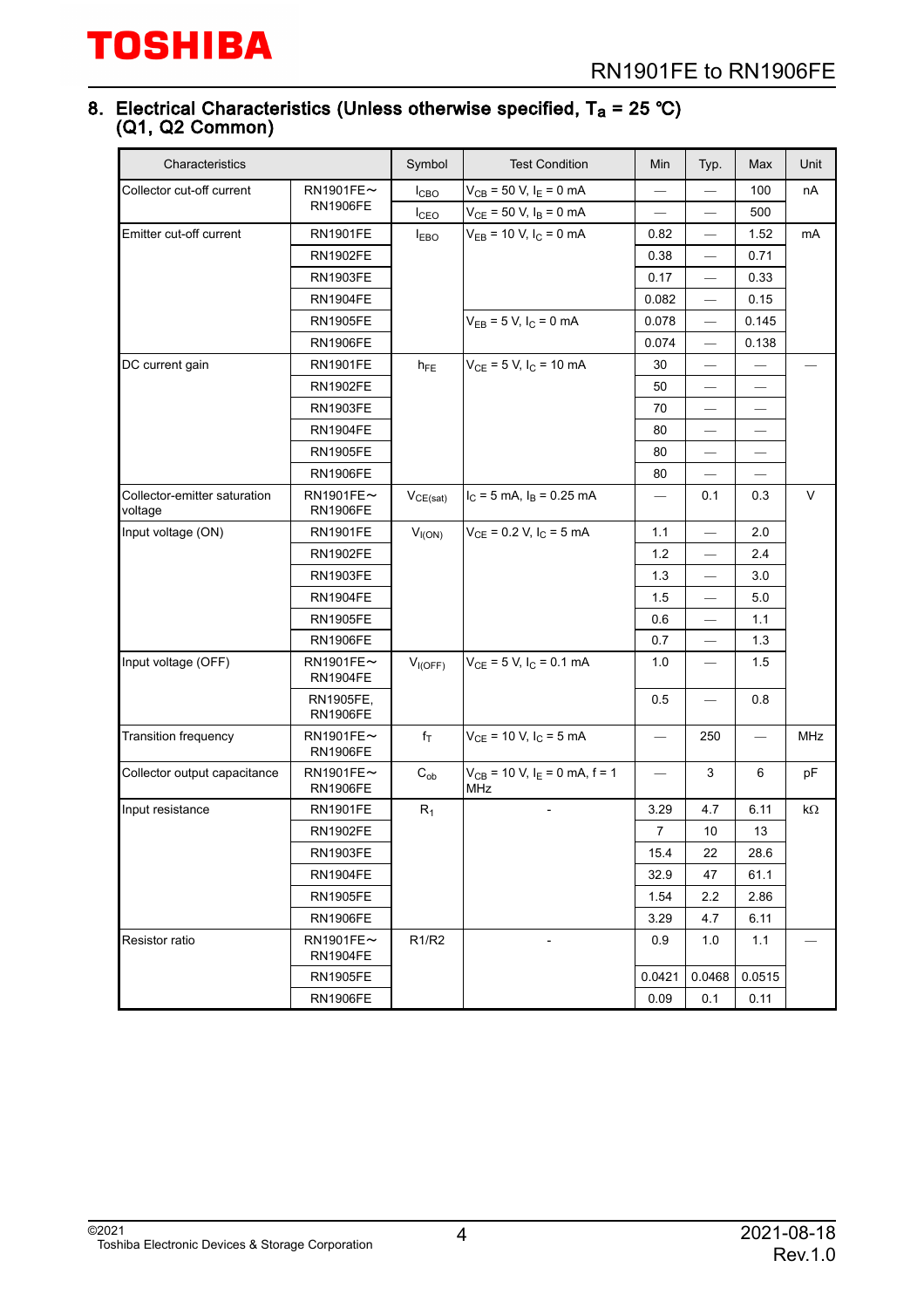# 9. Marking



Fig. 9.5 Mraking RN1905FE Fig. 9.6 Mraking RN1906FE

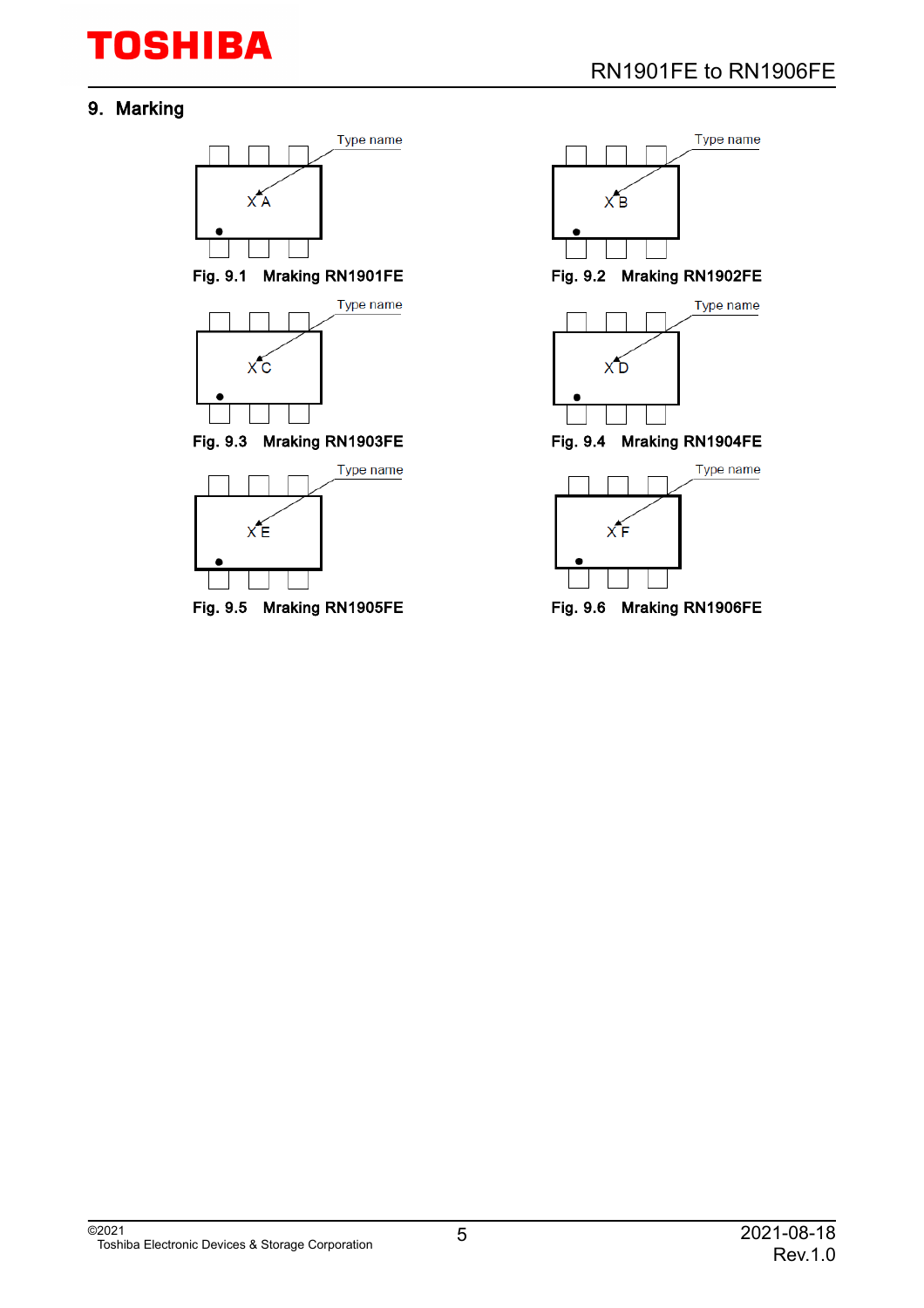### 10. Characteristics Curves (Note)(Q1, Q2 Common)

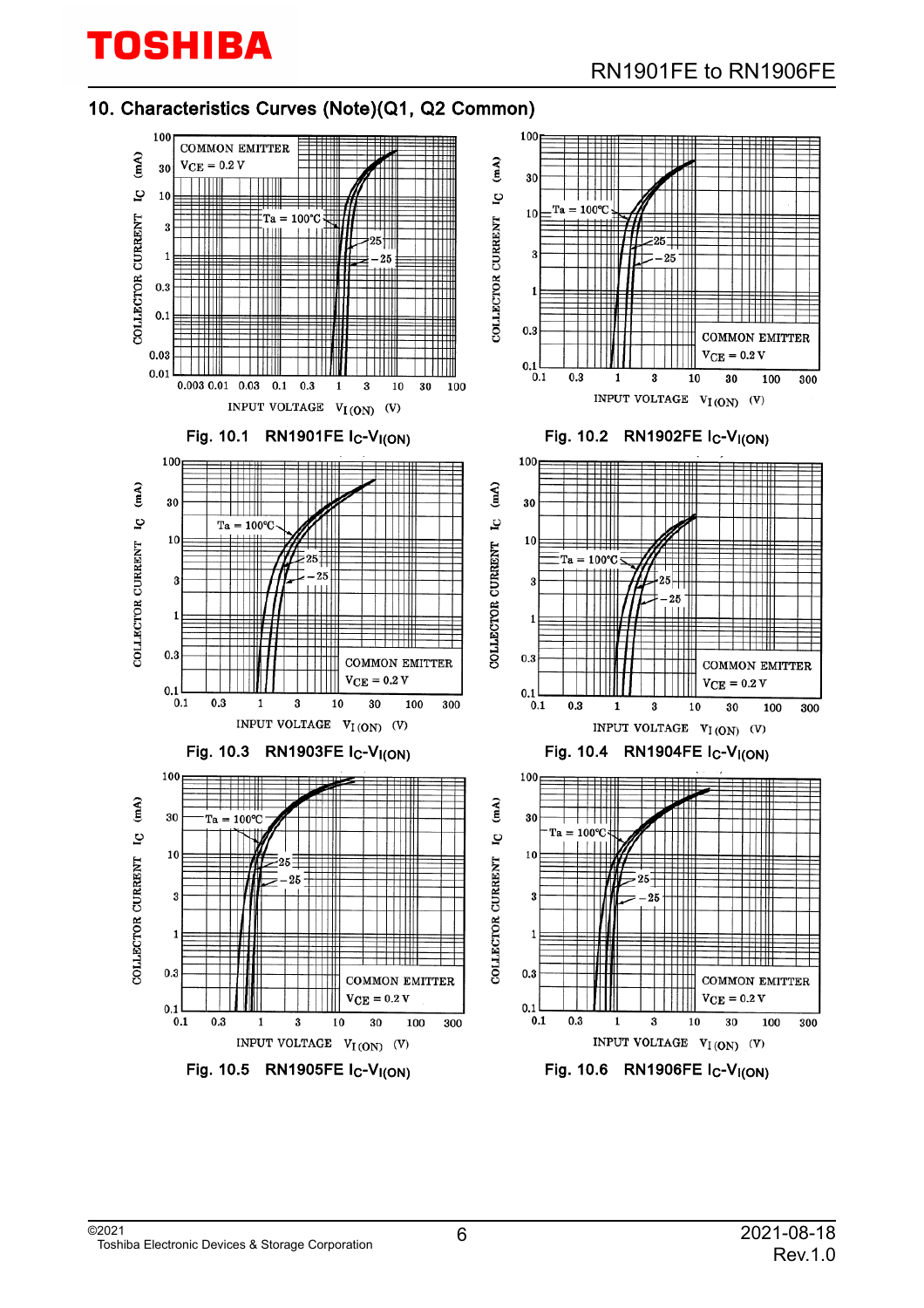# RN1901FE to RN1906FE

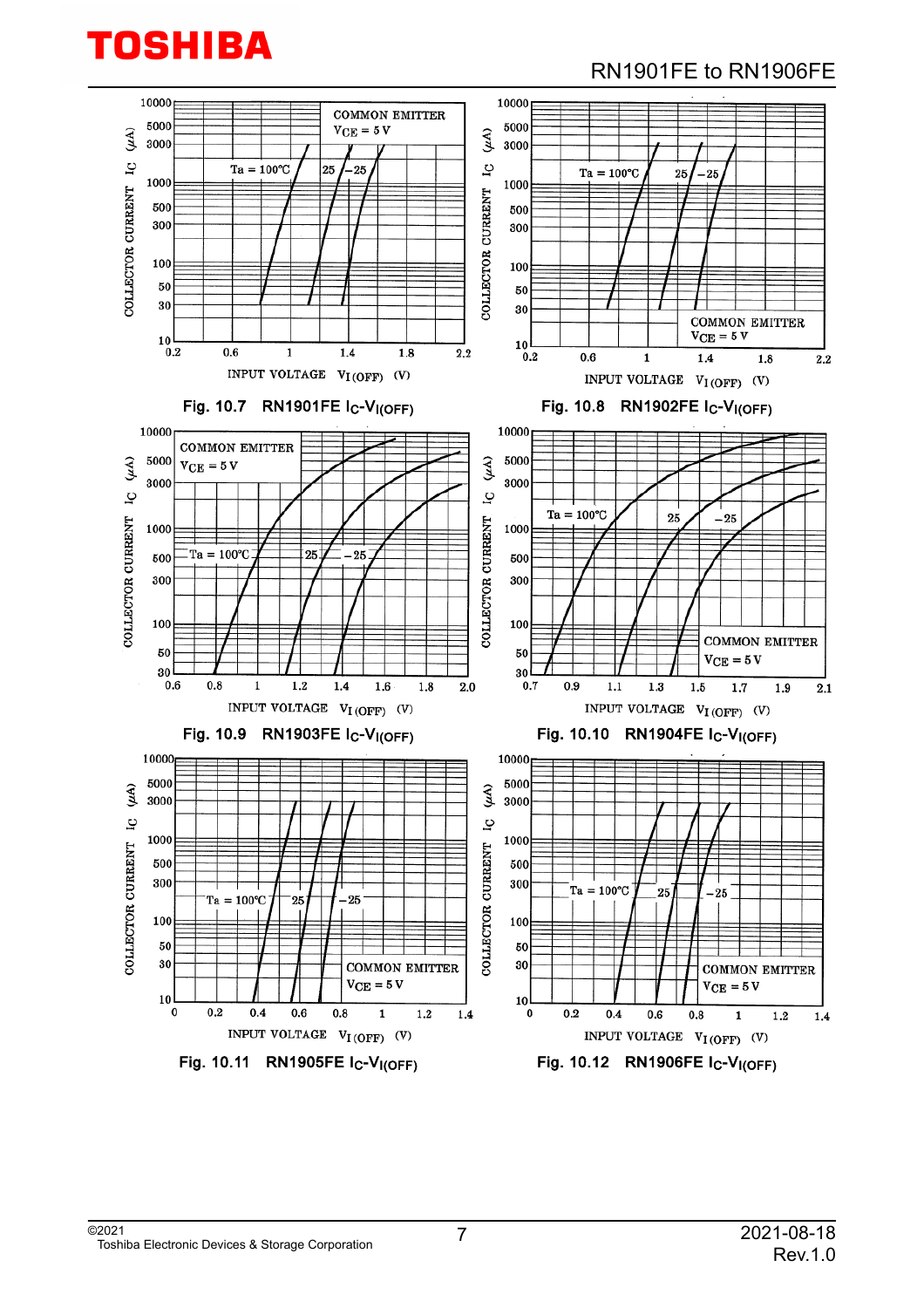# RN1901FE to RN1906FE

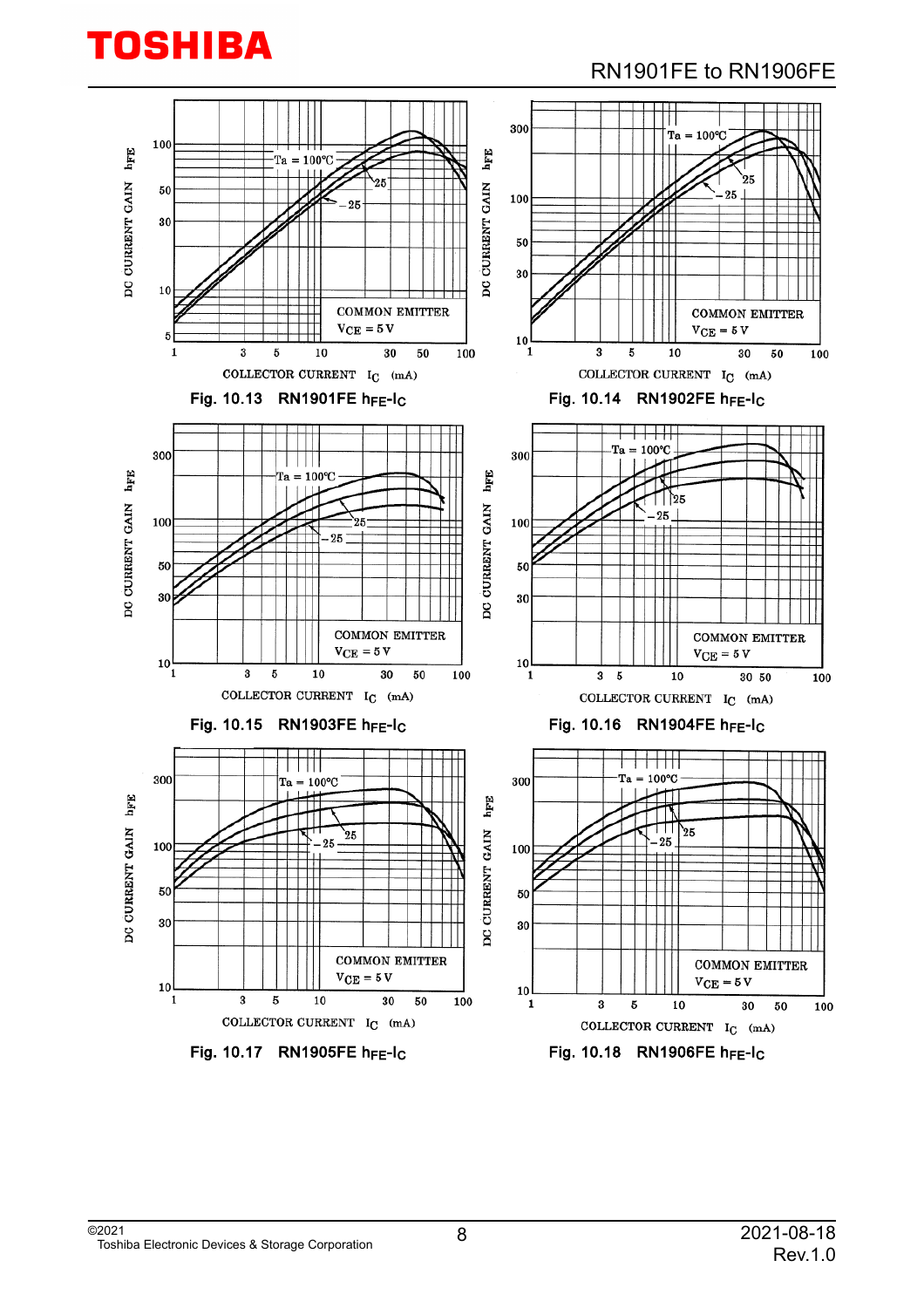

### RN1901FE to RN1906FE



Note: The above characteristics curves are presented for reference only and not guaranteed by production test, unless otherwise noted.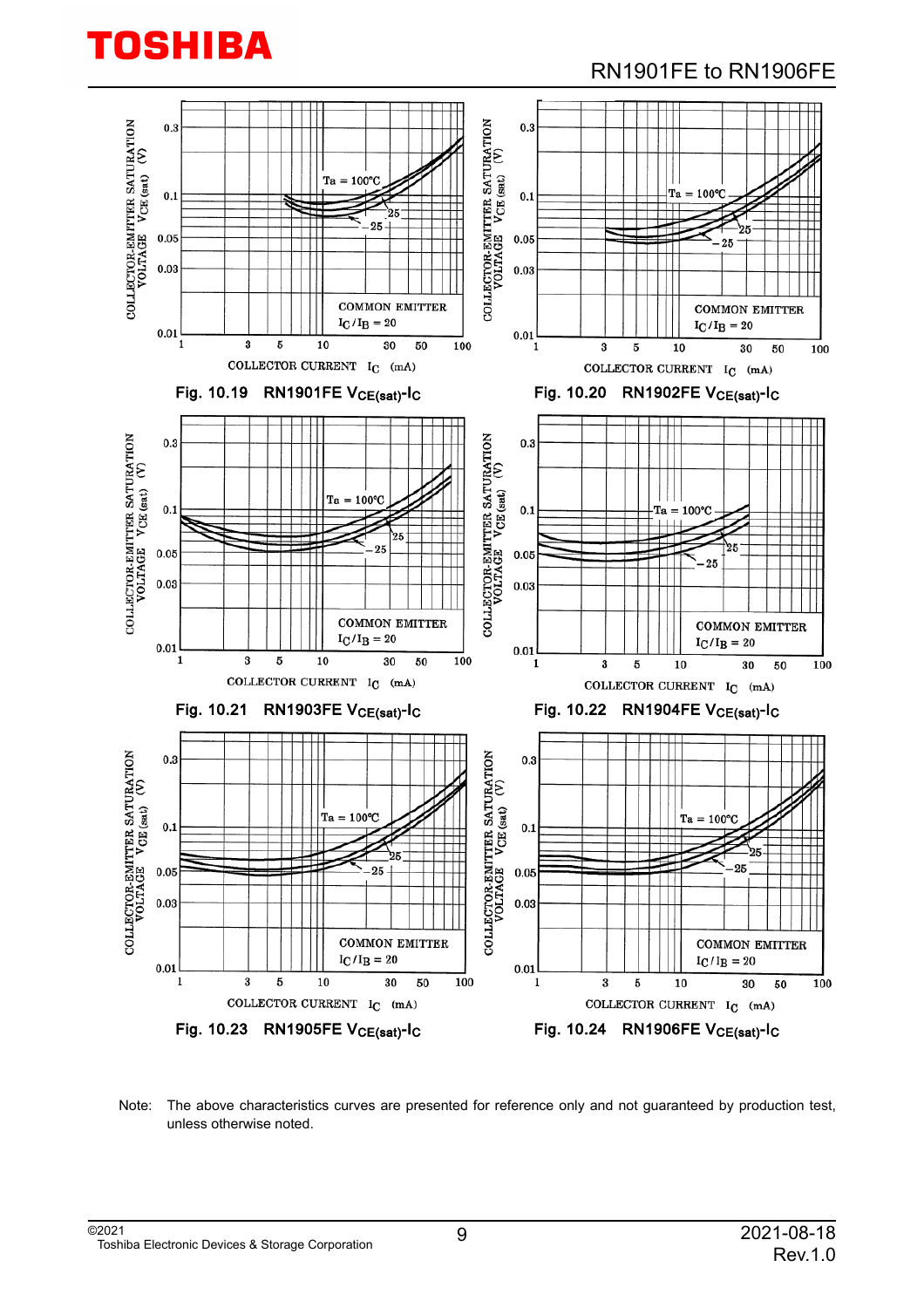

Unit: mm



Weight: 3.0 mg (typ.)

|                         | Package Name(s) |
|-------------------------|-----------------|
| <b>ITOSHIBA: 1-2X1S</b> |                 |
| Nickname: ES6           |                 |